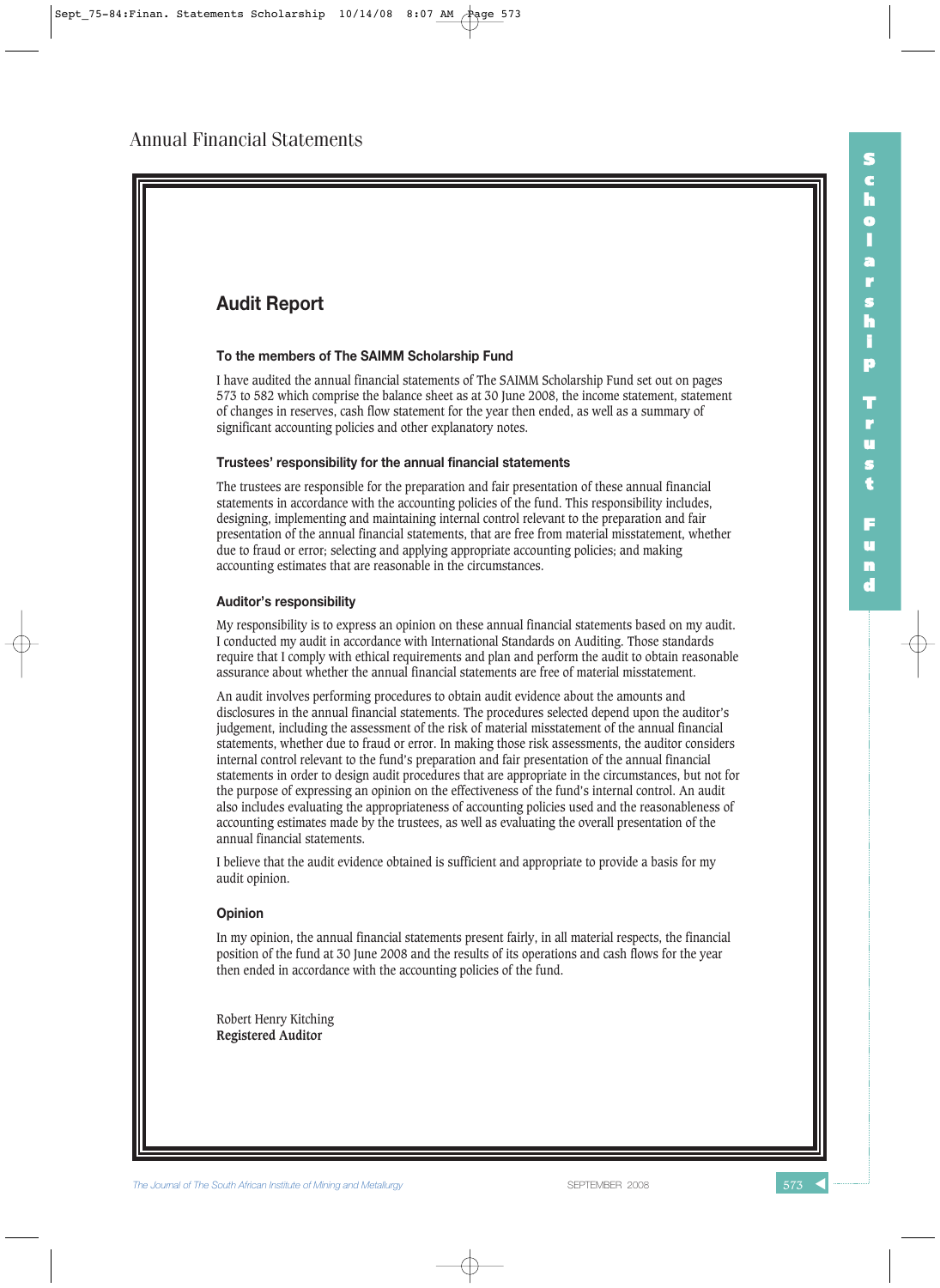## **The Southern African Institute of Mining and Metallurgy**

**The SAIMM Scholarship Fund** (Registration number IT 6837/02)

**Financial statements** *for the year ended 30 June 2008*

**Trustees' responsibilities and approval**

The trustees are to maintain adequate accounting records and are responsible for the content and integrity of the annual financial statements and related financial information included in this report. It is their responsiblity to ensure that the annual financial statements fairly present the state of affairs of the fund as at the end of the financial year and the results of its operations and cash flows for the period then ended, in conformity with generally accepted accounting policies of the fund. The external auditors are engaged to express an independent opinion on the annual financial statements.

The annual financial statements are prepared in accordance with the accounting policies of the fund and are based upon appropriate accounting policies consistently applied and supported by reasonable and prudent judgements and estimates.

The trustees acknowledge that they are ultimately responsible for the system of internal financial control established by the fund and place considerable importance on maintaining a strong control environment. To enable the trustees to meet these responsibilities, the trustees set standards for internal control aimed at reducing the risk of error or loss in a cost-effective manner. The standards include the proper delegation of responsibilities within a clearly defined framework, effective accounting procedures and adequate segregation of duties to ensure an acceptable level of risk. These controls are monitored throughout the trust and all employees are required to maintain the highest ethical standards in ensuring the fund's business is conducted in a manner that in all reasonable circumstances is above reproach. The focus of risk management in the fund is on identifying, assessing, managing and monitoring all known forms of risk across the fund. While operating risk cannot be fully eliminated, the fund endeavours to minimize it by ensuring that appropriate infrastructure, controls, systems and ethical behaviour are applied and managed within predetermined procedures and constraints.

The trustees are of the opinion that the system of internal control provides reasonable assurance that the financial records may be relied on for the preparation of the annual financial statements. However, any system of internal financial control can provide only reasonable, and not absolute, assurance against material misstatement or loss.

The annual financial statements set out on pages 573–582, which have been prepared on the going concern basis, were approved on 28 July 2008 and are signed by:

worken

Chairman Vice-chairman

▲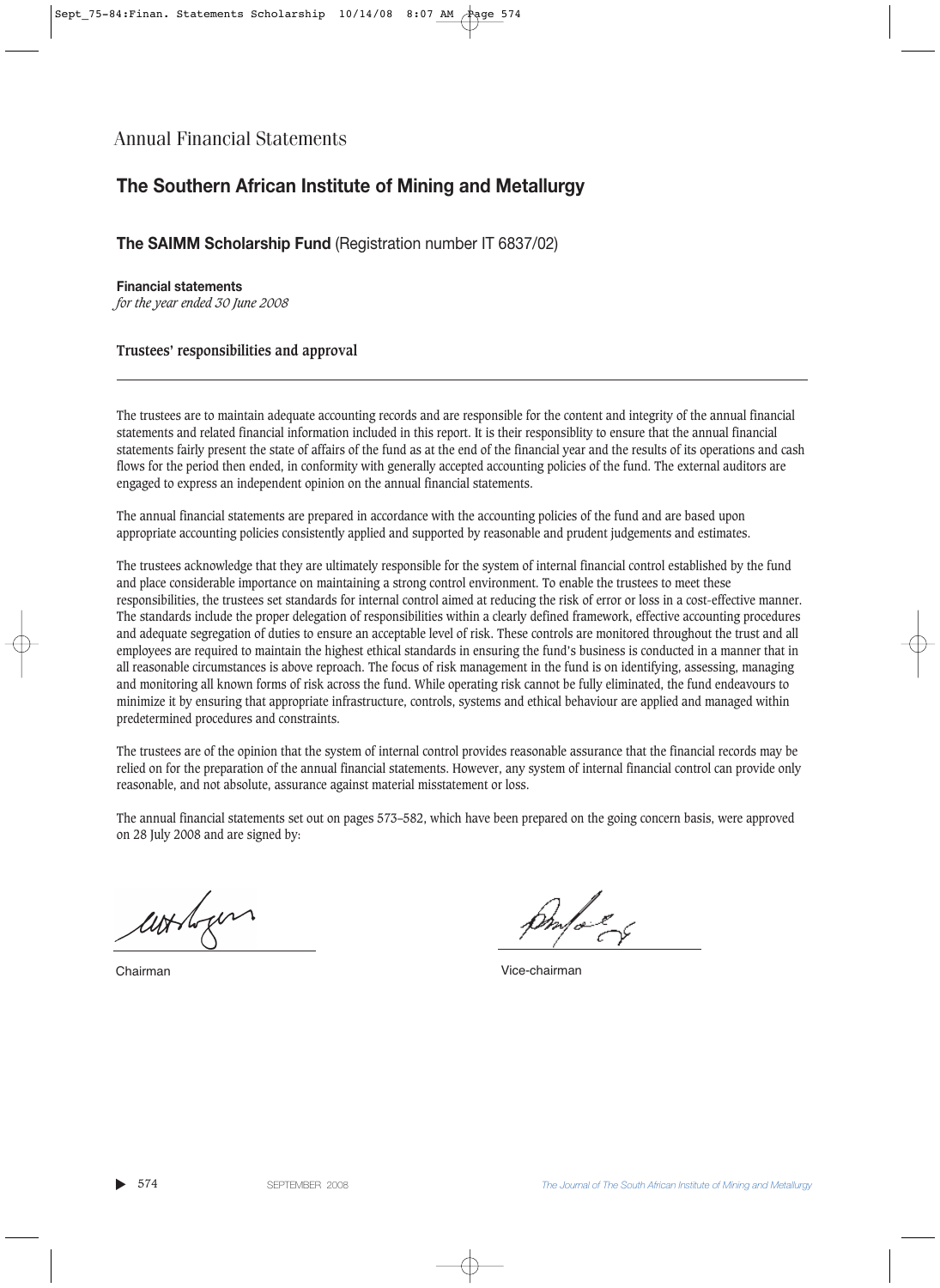### **The Southern African Institute of Mining and Metallurgy**

#### **The SAIMM Scholarship Fund** (Registration number IT 6837/02)

#### **Financial statements**

*for the year ended 30 June 2008*

#### **Trustees' report**

The trustees submit their report for the year ended 30 June 2008.

#### 1. **Registration**

The fund was registered as a trust on 11 November 2002 with registration number IT 6837/02. The fund can sue and be sued in its own name.

#### 2. **Review of activities**

#### **Main business and operations**

- The principal objects of the fund are to:
	- (1) support and promote, foster and advance the interests of the minerals industry by providing the beneficiaries with funds to be used to support the education of the students in the minerals industry;
	- (2) to collect monies and accept contributions in monies or otherwise by way of donations, bequests or otherwise and to appy the same or the income therefrom for all or any of the objects set out in (1) above.
- The principal address of the fund is 5th Floor, Chamber of Mines Building, 5 Hollard Street, Johannesburg. The fund has no full-time employees and is administered by The Southern African Institute of Mining and Metallurgy.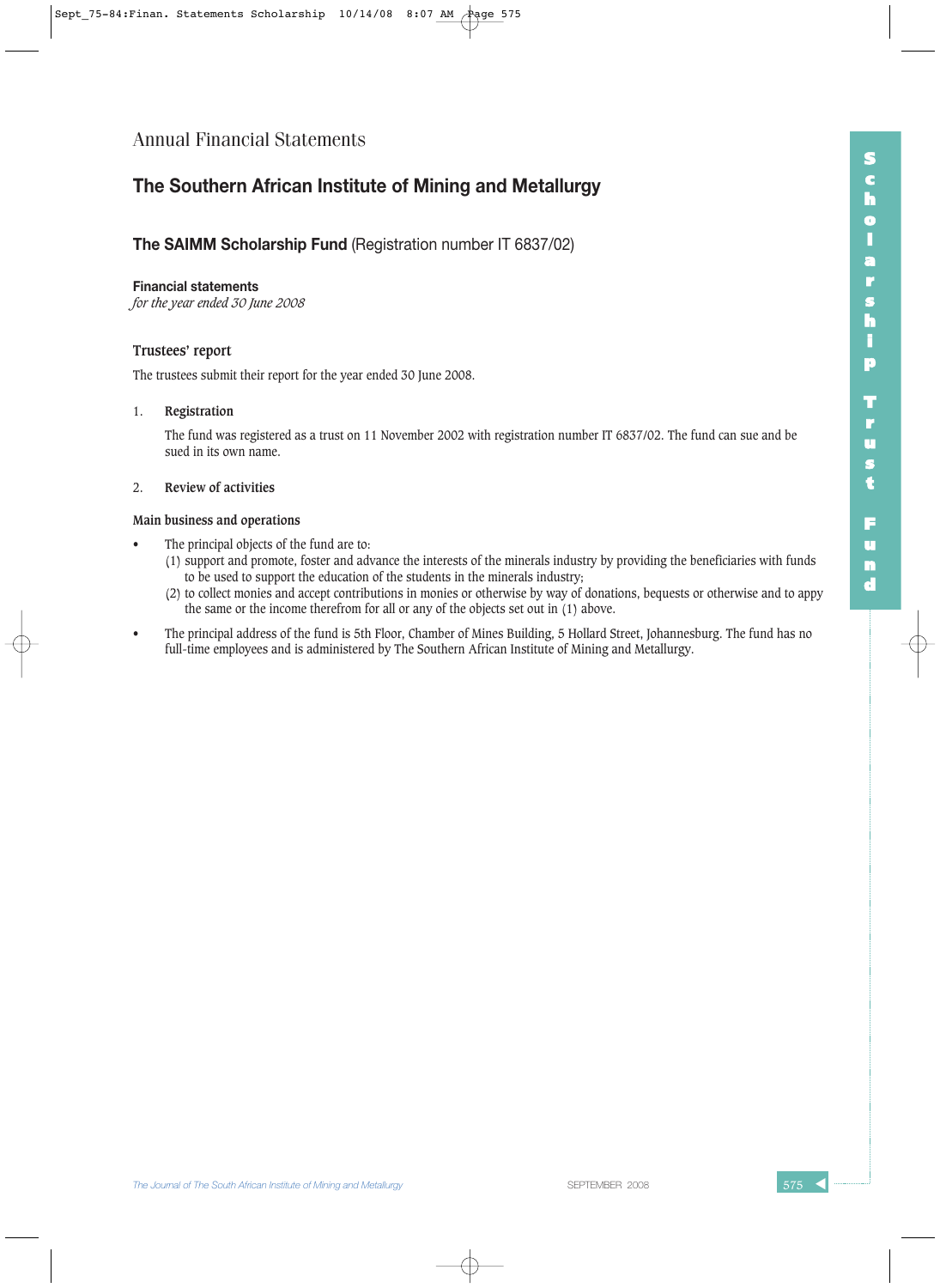# **The Southern African Institute of Mining and Metallurgy**

### **The SAIMM Scholarship Fund** (Registration number IT 6837/02)

#### **Balance sheet**

*at 30 June 2008*

|                                                         | Note                        | 2008<br>R | 2007<br>R |
|---------------------------------------------------------|-----------------------------|-----------|-----------|
| <b>Assets</b>                                           |                             |           |           |
| Non-current assets                                      |                             |           |           |
| The Southern African Institute of Mining and Metallurgy | $\mathcal{Z}_{\mathcal{C}}$ | 51 611    | 187 612   |
| <b>Total assets</b>                                     |                             | 51 611    | 187 612   |
| <b>Reserves and liabilities</b>                         |                             |           |           |
| <b>Reserves</b>                                         |                             |           |           |
| Founding settlement                                     |                             | 1 000     | 1 000     |
| Distributable reserve                                   |                             | 50 611    | 186 612   |
|                                                         |                             | 51 611    | 187 612   |
| Total reserves and liabilities                          |                             | 51 611    | 187 612   |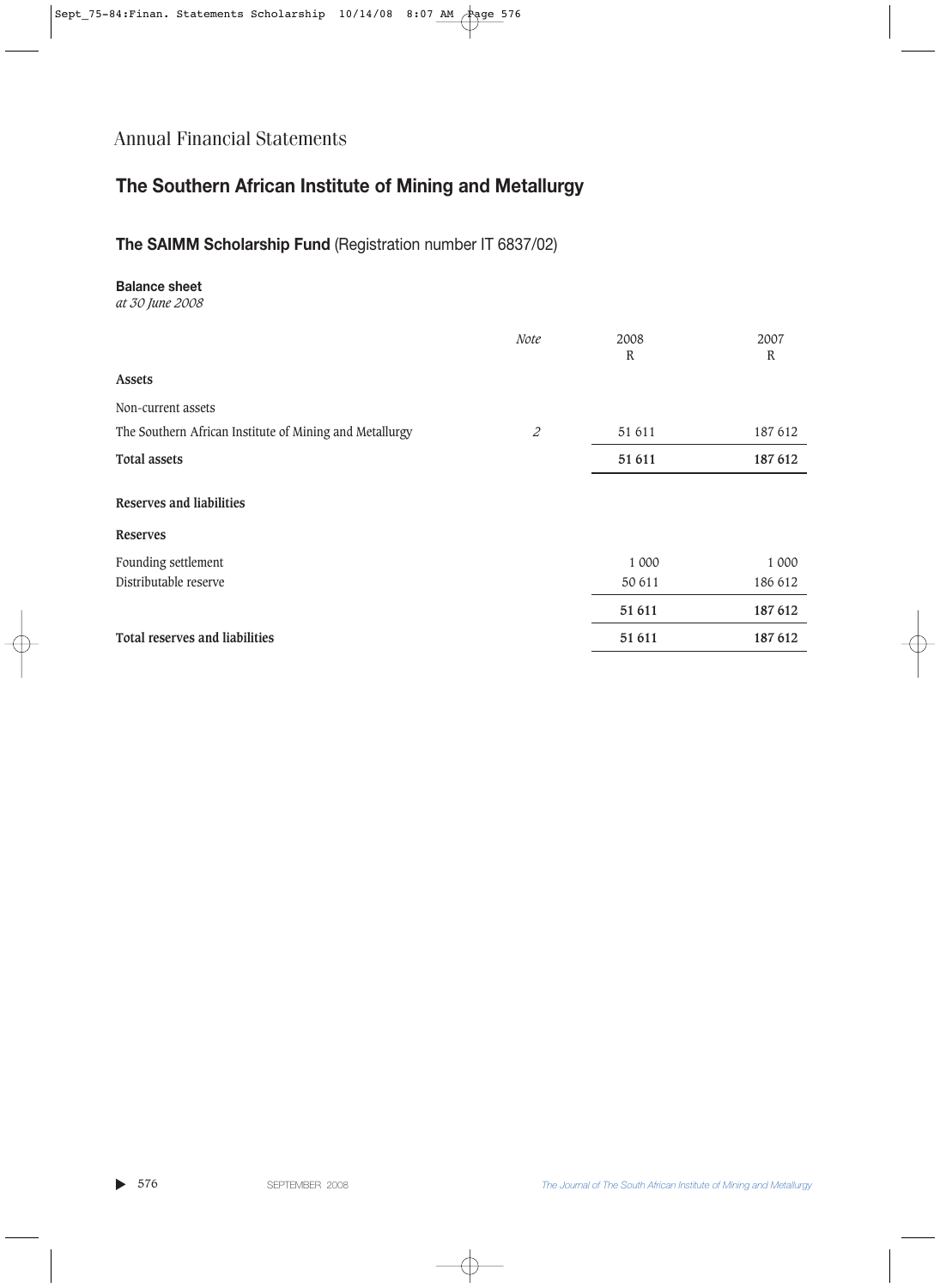## **The Southern African Institute of Mining and Metallurgy**

**The SAIMM Scholarship Fund** (Registration number IT 6837/02)

#### **Income statement**

|                                            | Note(s) | 2008<br>R | 2007<br>R |
|--------------------------------------------|---------|-----------|-----------|
| Donations received                         |         | 191 899   | 230 836   |
| Donations made and administration expenses |         | (327900)  | (413549)  |
| Operating surplus/(deficit)                |         | (136001)  | (182 713) |
| Surplus/(deficit) for the period           |         | (136001)  | (182 713) |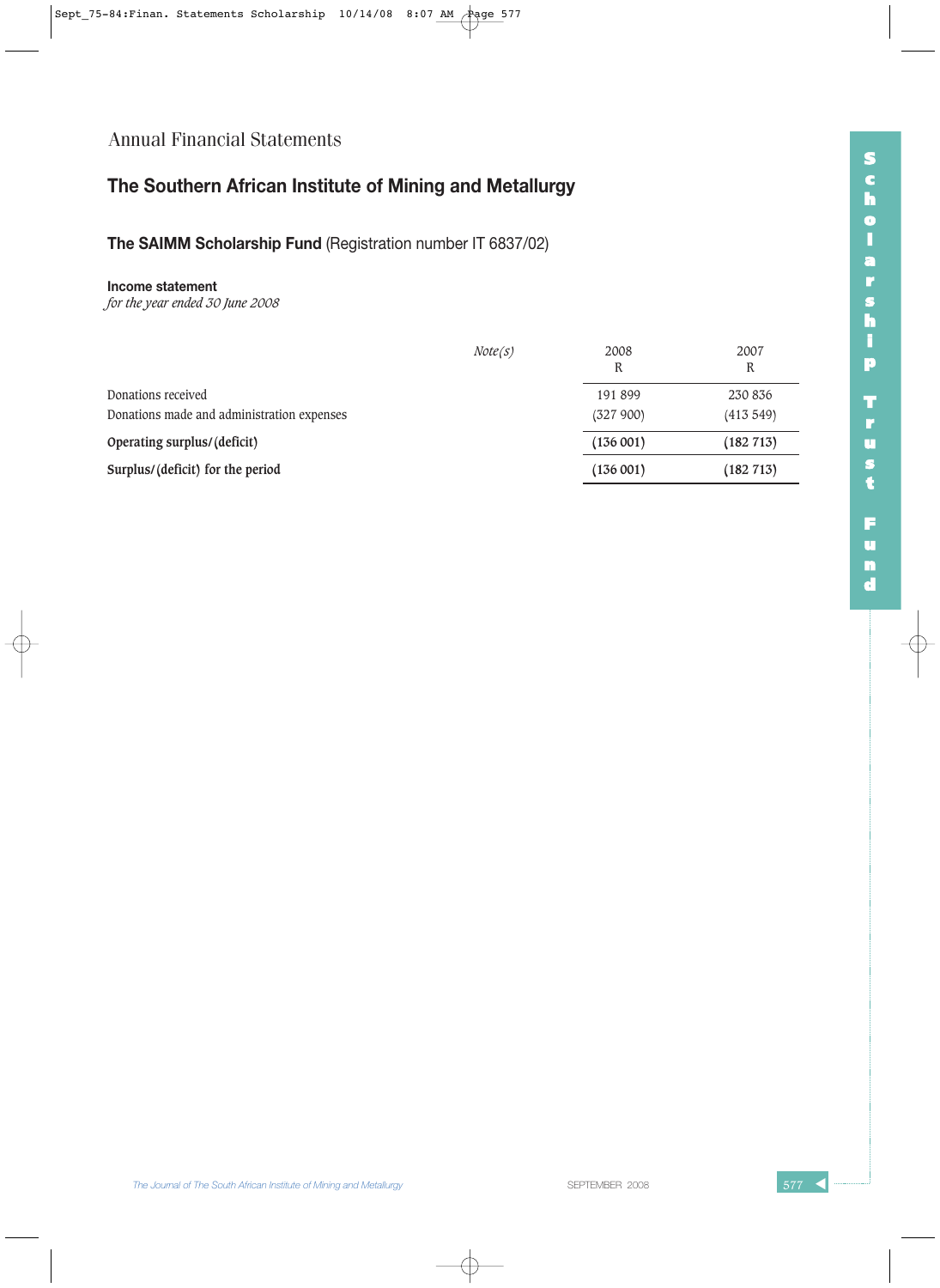## **The Southern African Institute of Mining and Metallurgy**

### **The SAIMM Scholarship Fund** (Registration number IT 6837/02)

#### **Statement of changes in reserves**

|                                 | Founding<br>settlement<br>R | Retained<br>earnings<br>R | Total<br>reserve<br>R |
|---------------------------------|-----------------------------|---------------------------|-----------------------|
| Balance at 1 July 2006          | 1 000                       | 369 325                   | 370 325               |
| Changes<br>Deficit for the year |                             | (182 713)                 | (182 713)             |
| Total changes                   |                             | (182 713)                 | (182 713)             |
| Balance at 1 July 2007          | 1 000                       | 186 612                   | 187 612               |
| Changes<br>Surplus for the year |                             | (136001)                  | (136001)              |
| Total changes                   |                             | (136001)                  | (136001)              |
| Balance at 30 June 2008         | 1 000                       | 50 611                    | 51 611                |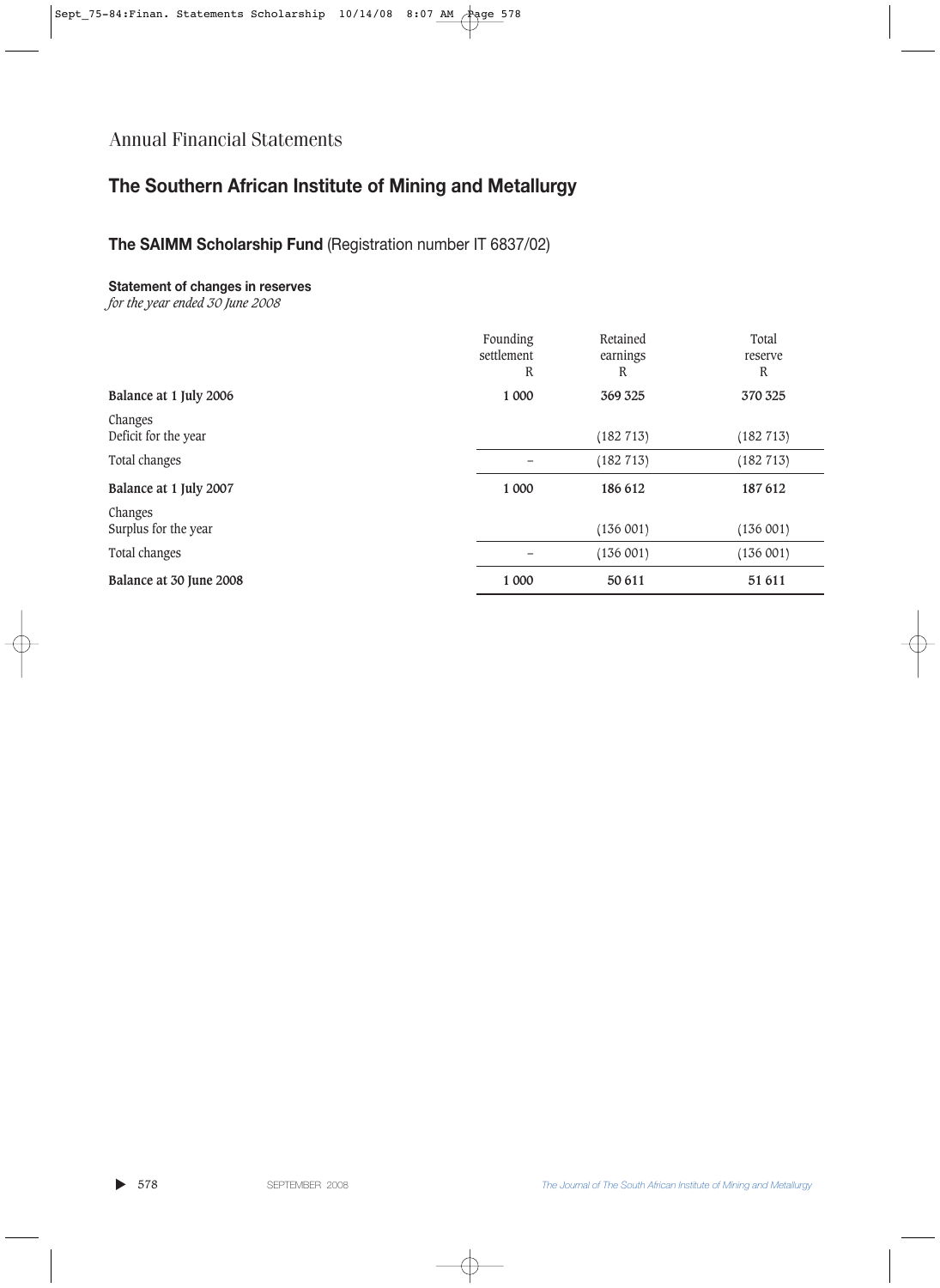## **The Southern African Institute of Mining and Metallurgy**

**The SAIMM Scholarship Fund** (Registration number IT 6837/02)

#### **Cash flow statement**

|                                          | 2008     | 2007      |
|------------------------------------------|----------|-----------|
|                                          | R        | R         |
| Cash flows from operating activities     |          |           |
| Cash generated from (used in) operations | (136001) | (182 713) |
| Cash flows from investing activities     |          |           |
| (Increase)/decrease in loans receivable  | 136 001  | 182 713   |
| Net cash from investing activities       | 136 001  | 182 713   |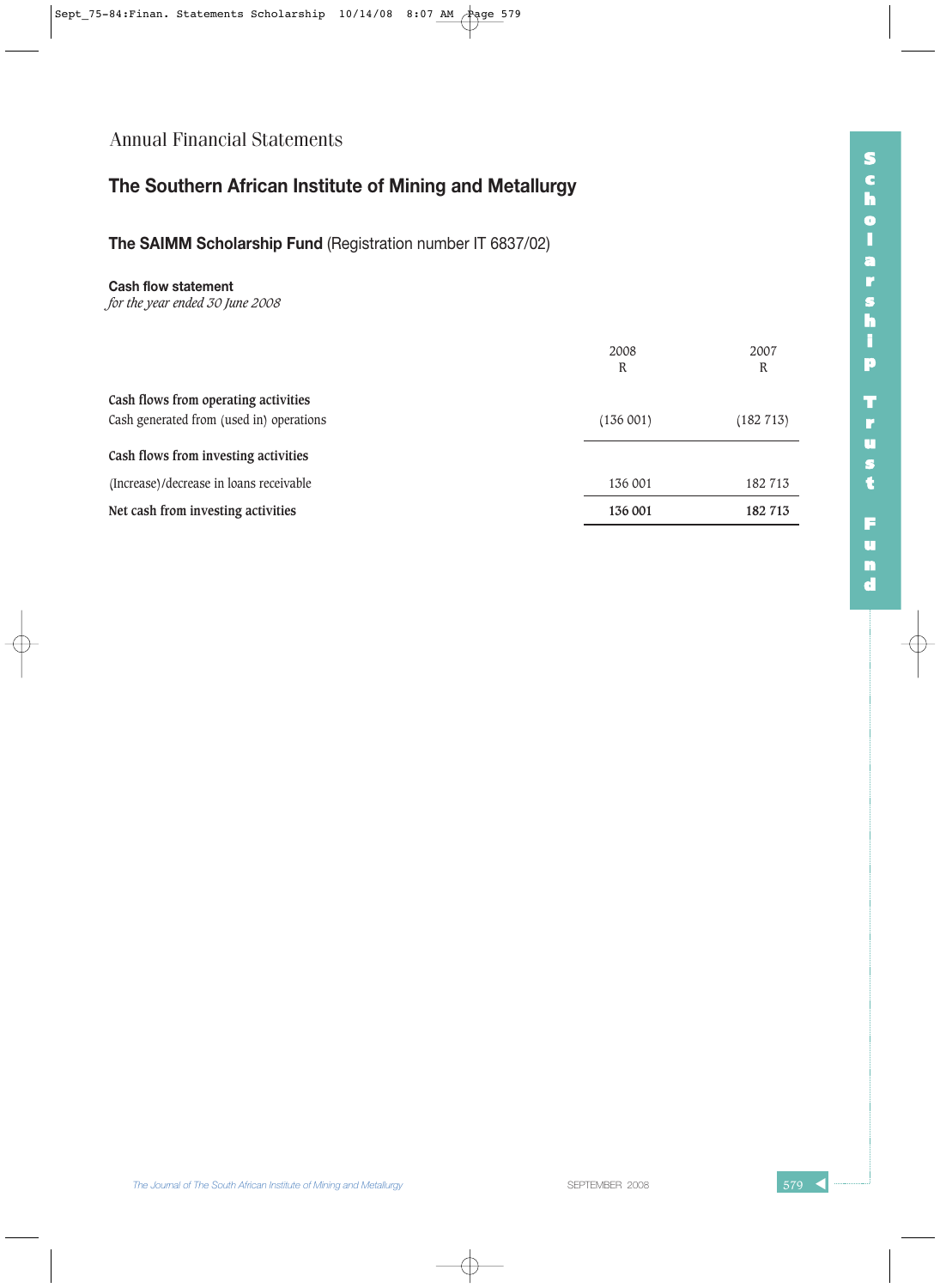### **The Southern African Institute of Mining and Metallurgy**

#### **The SAIMM Scholarship Fund** (Registration number IT 6837/02)

#### **Financial statements**

*for the year ended 30 June 2008*

#### **Accounting Policies**

#### **1. Presentation of financial statements**

The annual financial statements have been prepared in accordance with accounting policies of the fund. The annual financial statements have been prepared on the historical cost basis, except for the measurement of certain financial instruments at fair value, and incorporate the principal accounting policies set out below.

#### 1.1 **Significant judgements**

In preparing the annual financial statements, the trustees are required to make estimates and assumptions that effect the amounts represented in the annual financial statements and related disclosures. Use of available information and the application of judgement is inherent in the formation of estimates. Actual results in the future could differ from these estimates, which may be material to the annual financial statements.

#### 1.2 **Financial instruments**

#### 1.2.1 **Initial recognition**

The trust classifies financial instruments, or their component parts, on initial recognition as a financial asset, a financial liability or an equity instrument in accordance with the substance of the contractual arrangement.

Financial assets and financial liabilities are recognized on the fund's balance sheet when the fund becomes party to the contractual provisions of the instrument.

Financial assets and liabilities are recognized initially at cost; transaction costs that are directly attributable to the acquisition or issue of the financial instrument are added to the cost.

Assets carried at fair value: the change in fair value shall be recognized in profit or loss or in equity, as appropriate.

#### 1.2.2 **Subsequent measurement**

After initial recognition, financial assets are measured as follows:

- loans and receivables and held-to-maturity investments are measured at amortized cost using the effective interest method;
- investments in equity instruments that do not have a quoted market price in an active market and whose fair value cannot be reliably measured, are measured at cost;
- other financial assets, including derivatives, at fair values, without any deduction for transaction costs, which may incur on sale or other disposal.

After initial recognition, financial liabilities are measured as follows:

- financial liabilities at fair value through profit or loss, including derivatives that are liabilities, are measured at fair value.
- other financial liabilities are measured at amortized cost using the effective interest method.

#### **1.3 Loans receivable**

This includes the loan to The Southern African Institute of Mining and Metallurgy, which earns no interest and has no repayment terms. This loan is carried at cost less any provision for bad debt.

#### **1.4 Revenue**

Revenue comprises contributions received from donors and is recognized on receipt.

▲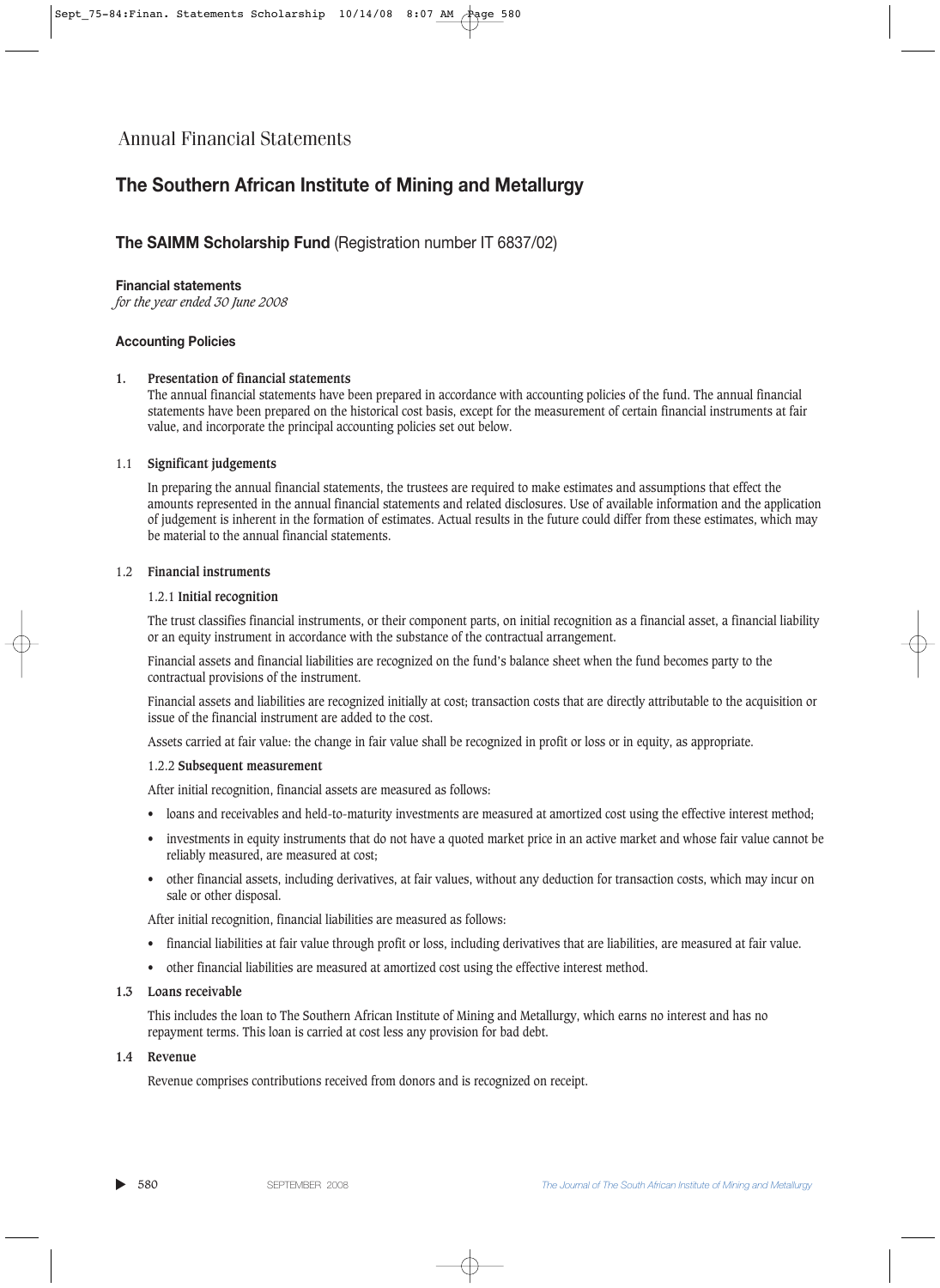## **The Southern African Institute of Mining and Metallurgy**

### **The SAIMM Scholarship Fund** (Registration number IT 6837/02)

#### **Notes to the financial statements**

*for the year ended 30 June 2008*

|                                                                                                                                 | 2008<br>R | 2007<br>R |
|---------------------------------------------------------------------------------------------------------------------------------|-----------|-----------|
| 2. Loans receivable                                                                                                             |           |           |
| The Southern African Institute of Mining and Metallurgy<br>The loan is unsecured interest free with no fixed terms of repayment | 51 611    | 187612    |
| Non-current assets                                                                                                              | 51 611    | 187612    |
| 3. Taxation                                                                                                                     |           |           |

The trust is exempt from tax in terms of Section 18A of the Income Tax Act